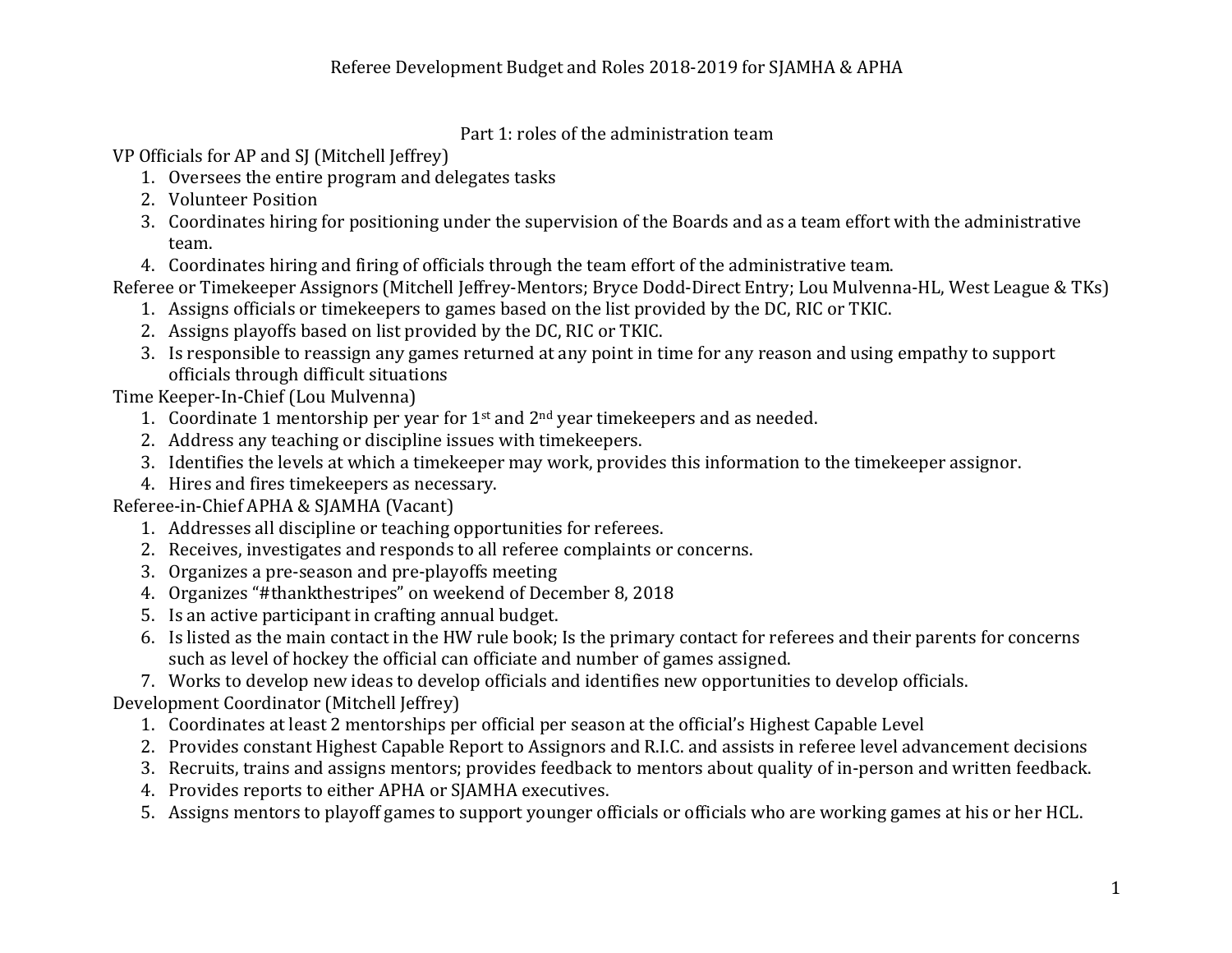## Referee Development Budget and Roles 2018-2019 for SJAMHA & APHA

6. Updates the apsimentorships.com as needed.

Monitoring Referee Harassment (Mitchell Jeffrey)

- Goal: Collect data on referee harassment, monitor Hockey Winnipeg Game Reports for penalties assessed due to referee harassment, share the reports with appropriate area association.
- 1. Monitors submissions of referee abuse form through referee website.
- 2. Forwards referee abuse reports to the appropriate association.
- 3. Sends out email reminding officials to anonymously report referee abuse through website.
- 4. Provides end of season report.
- 5. Updates the apsimentorships.com as needed.

Monitoring why referees quit (Mitchell Jeffrey)

- Goal: Develop an understanding of why referees quit the job with an effort to improve referee support to reduce referee attrition. This will require phone calls and survey to referees to better understand why people quit.
- 1. Tracks which referees have quit from the previous season
- 2. Collects data through anonymous website survey
- 3. Collects data through phoning referees who have quit
- 4. Provides Report
- 5. Updates the apsimentorships.com as needed.

## Part 2: 2018-2019 Officials' Operating Budget

| Expense                                           | 2018-<br>2019 | <b>Notes</b>                                                                                                                                                                                            |
|---------------------------------------------------|---------------|---------------------------------------------------------------------------------------------------------------------------------------------------------------------------------------------------------|
| Referee-In-Chief                                  | \$1500        | See Above section. \$25 per hour @ 60 Hours per year.                                                                                                                                                   |
| Development<br>Coordinator/Playoff<br>Coordinator | \$3150        | In 2016-2017, this position needed 100 hours and in 2017-2018 this position needed<br>80 hours. Therefore, the average number of hours per season is 90 Hours at \$35 per<br>hour is \$3150 per season. |
| Timekeeper-In-Chief                               | \$500         | The TK-I-C coordinates mentorships and uses complaints or feedback about<br>timekeepers to teach the timekeepers. \$25 per hour $@$ 20 Hours per year.                                                  |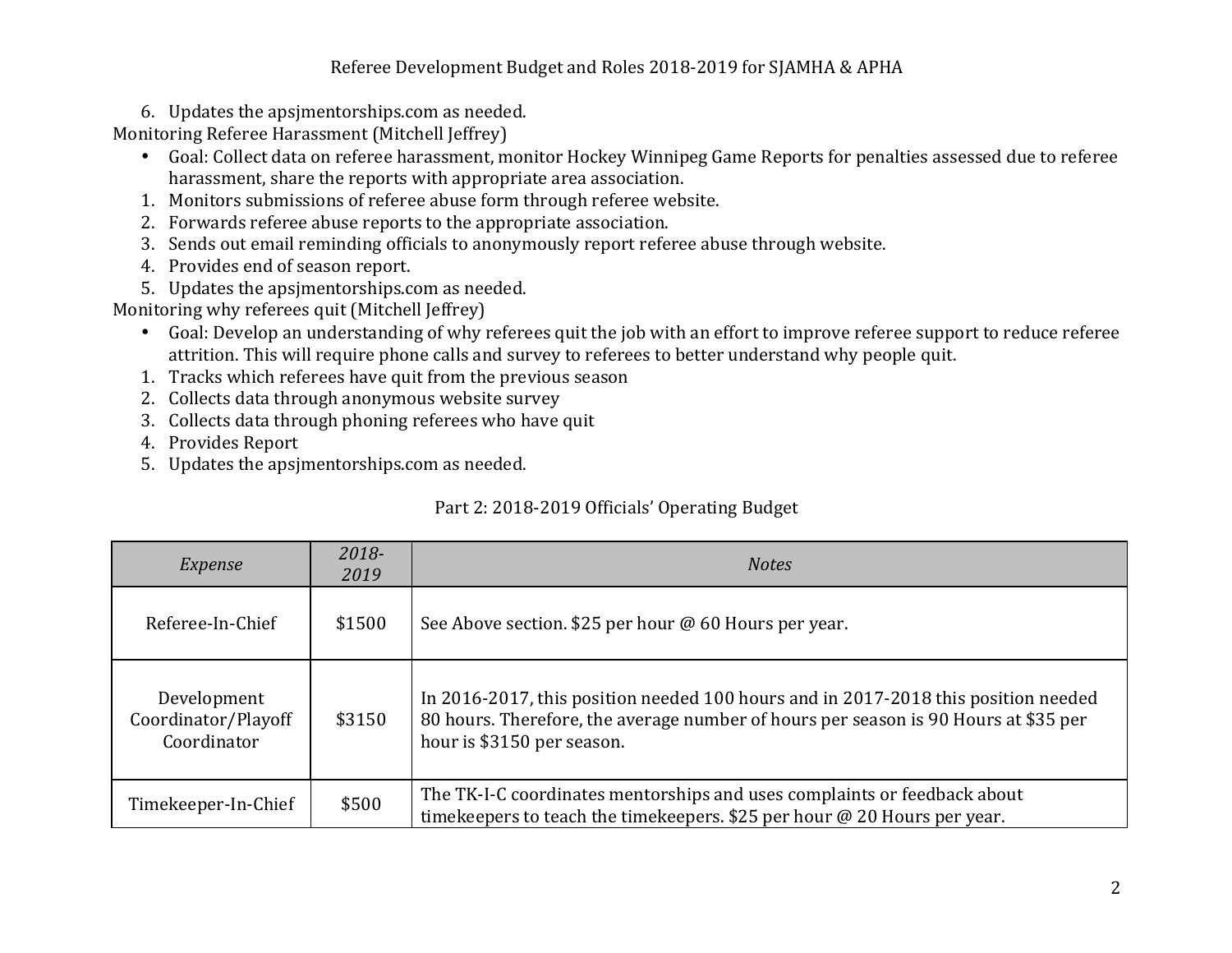## Referee Development Budget and Roles 2018-2019 for SJAMHA & APHA

| Initiative 1: Tracking<br>Referee Abuse                                                                            | \$500     | \$25 per hour @ 20 Hours per year                                                                                                                                                                                                                                                                                                                                                                                                                                                                                                                                                                                                                                                                                                                                                                                                                                                                                                                                                                                                                                                                                                                                                                                           |
|--------------------------------------------------------------------------------------------------------------------|-----------|-----------------------------------------------------------------------------------------------------------------------------------------------------------------------------------------------------------------------------------------------------------------------------------------------------------------------------------------------------------------------------------------------------------------------------------------------------------------------------------------------------------------------------------------------------------------------------------------------------------------------------------------------------------------------------------------------------------------------------------------------------------------------------------------------------------------------------------------------------------------------------------------------------------------------------------------------------------------------------------------------------------------------------------------------------------------------------------------------------------------------------------------------------------------------------------------------------------------------------|
| Initiative 2: Tracking<br>why first year officials<br>quit                                                         | \$500     | \$25 per hour @ 20 Hours per year                                                                                                                                                                                                                                                                                                                                                                                                                                                                                                                                                                                                                                                                                                                                                                                                                                                                                                                                                                                                                                                                                                                                                                                           |
| Initiative 3: HWRD<br>Jackets for the<br>Assignors, new RIC,<br>and the mentors that<br>do the most<br>mentorships | \$1000    | APSJ needs jackets for mentors to wear at rinks. I am recommending the logo to the<br>right for four reasons: First, this logo makes it clear that the mentor is "with the refs"<br><b>HOCKEY WINNI</b><br>due to the prominent whistle. Second, The logo can represent menotrs as being part<br>of a bigger group of Hockey Winnipeg which increases credibility. Third, this logo<br>has already been paid for so we do not need to create an APSJ Referee logo (which<br>would cost money). Fourth, referees do not belong to only AP or SJ as referees work<br>both areas. Therefore, the AP or the SJ logo cannot be used; this logo represents all<br>referees.                                                                                                                                                                                                                                                                                                                                                                                                                                                                                                                                                       |
| Mentorship Fees for<br>Referees                                                                                    | \$7000    | In 2017-2018 we tried to pay per hour. The mentors gave feedback that this system was too confusing, as<br>they could not track how much time they had work. Therefore, I am switching to per game payment plus<br>payment for entering mentorships into the website. A 15-15-20 mentorship game will pay whatever the<br>maximum for MAA is (expected to be \$55-60 in 2018-2019). A 12-12-15 game will pay whatever beer<br>league is paying (\$36 in 2018-2019 at MTSIP). This aligns with what the mentors can make doing other<br>levels of hockey. Each mentor will also be paid \$5 per regular season mentorship submitted. In playoffs,<br>the same per game pay structure will be used. There will be no mentorship submission fee as the playoff<br>form only takes 1 minute out compared to the 10-20 minutes its takes to complete a regular season form.<br>In 2017-2018, there were 40 15-15-20 games and 40 12-12-15 games mentored. There were about 200<br>mentorships (\$5 per mentorship submitted = $$1000$ ). In the playoffs, there were about 40 games<br>mentored based on which games had 2 first year officials (\$1500). Therefore, total need for mentorships<br>this coming season is \$7000. |
| Mentorship Fees for<br>timekeepers                                                                                 | \$1000.00 | The TK program pays \$25 per mentorship. \$1000 will provide up to 40 mentorships.<br>TKs are paid at most \$19 for a 1 hour game and 28 for a 1.5 hour game. \$25 is a<br>compromise between the two.                                                                                                                                                                                                                                                                                                                                                                                                                                                                                                                                                                                                                                                                                                                                                                                                                                                                                                                                                                                                                      |
| <b>Food for Fall Meeting</b><br>and #thankthestripes                                                               | \$300     | Pizza for beginning of season meeting to entice referees to attend and \$100 for snacks<br>for "#thankthestripes" weekend.                                                                                                                                                                                                                                                                                                                                                                                                                                                                                                                                                                                                                                                                                                                                                                                                                                                                                                                                                                                                                                                                                                  |
| <b>Assignor Fee</b>                                                                                                | \$10,700  | This requires about 400 Hours per season to assign all the games in the two areas<br>divided between 2 assignors, which works out to about \$25 per hour.                                                                                                                                                                                                                                                                                                                                                                                                                                                                                                                                                                                                                                                                                                                                                                                                                                                                                                                                                                                                                                                                   |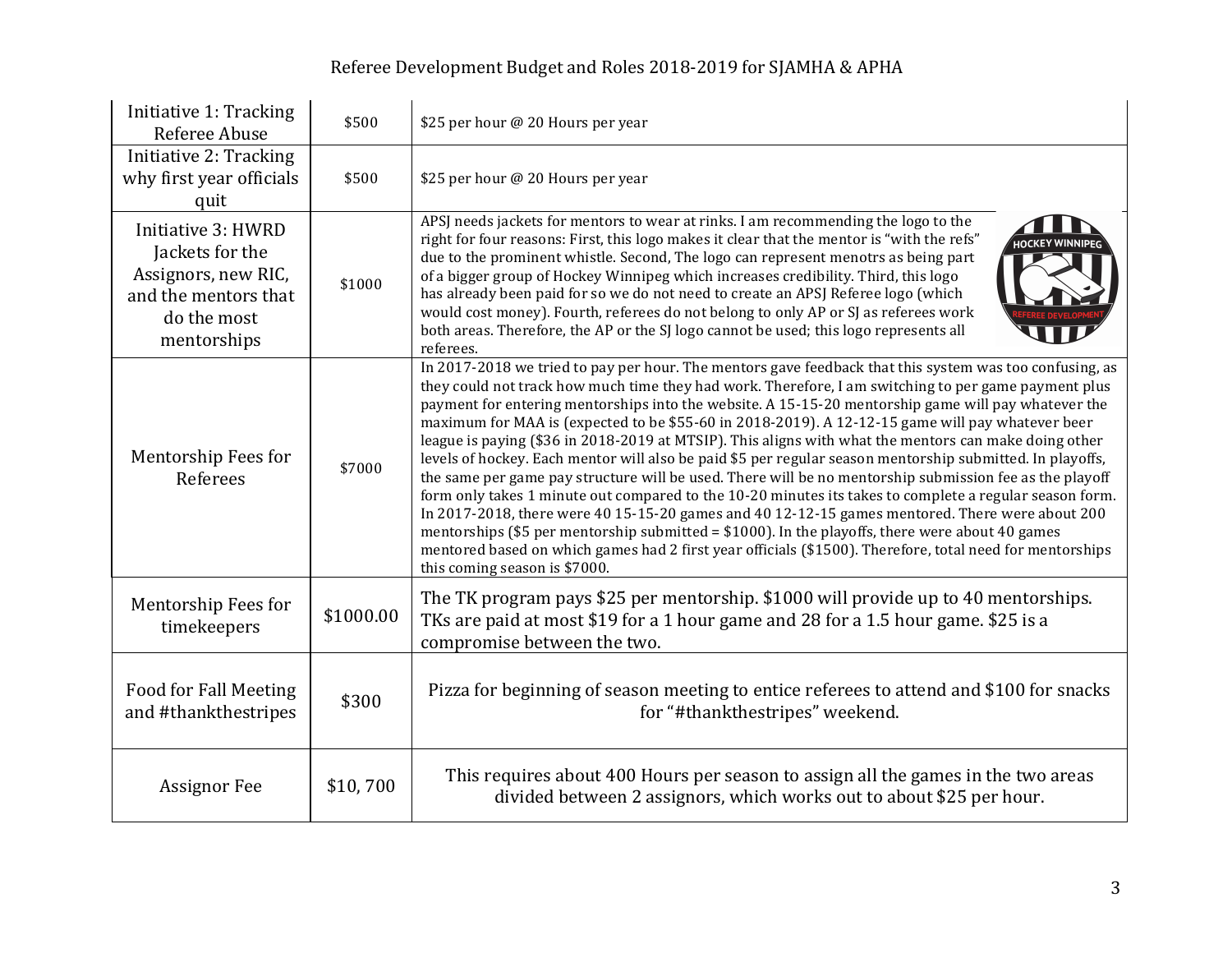| <b>Assignall Registration</b>                       | \$1200   | This program is used by Hockey Winnipeg and will increase efficiency of assigning as<br>well as communication between assignors. \$600 per area.                                                                                                                                                                                                                                                           |
|-----------------------------------------------------|----------|------------------------------------------------------------------------------------------------------------------------------------------------------------------------------------------------------------------------------------------------------------------------------------------------------------------------------------------------------------------------------------------------------------|
| Mentorship Website<br><b>Hosting Cost</b>           | \$200    | Apsimentorships.com is the website used by our areas to track mentorships and<br>provide information about the development program to our officials.                                                                                                                                                                                                                                                       |
| <b>Total</b><br>Timekeeper/Referee<br><b>Budget</b> | \$27,550 | The total cost for referee and timekeeper administration is \$27, 900 shared<br>between the two associations: \$13,425 for SJAMHA and 14,125 for APHA (APHA<br>pays a \$700 cell phone allowance from many years ago). Last season, the budget<br>was \$26,100. The \$1450 increase provides an increase for the DC and RIC to<br>improve retention, research why referees quit, and the purchase jackets. |

Part 3: Understanding the job of the Development Coordinator

Addendum: Regarding the Development Coordinator Re: making this position paid rather than volunteer

Referee Development has always been seen as a volunteer position and it has been paid as such. However, the level of organization and effort that is required to successfully develop up to 100 officials (and 15-25 mentors) to successfully to the betterment of the game is a job that requires consistency from year to year as officials are developed over 5 to 10 year periods not 1 year seasons. In the past, referee development administrators will be in the role for only a few seasons then they leave with a program starting all over again.

The role of development coordinator requires the following tasks to be taken to achieve this level of success in a referee program:

- Recruit mentors, train mentors in how to give written and verbal feedback, read reports and give more feedback.
- Identify the levels of hockey that each official can work based on evidence from mentorships (Highest Capable Level=HCL) and informal feedback from senior officials and mentors.
- Organize mentorships such that officials are mentored at their highest capable level because mentorships at low levels for an experienced official are meaningless.